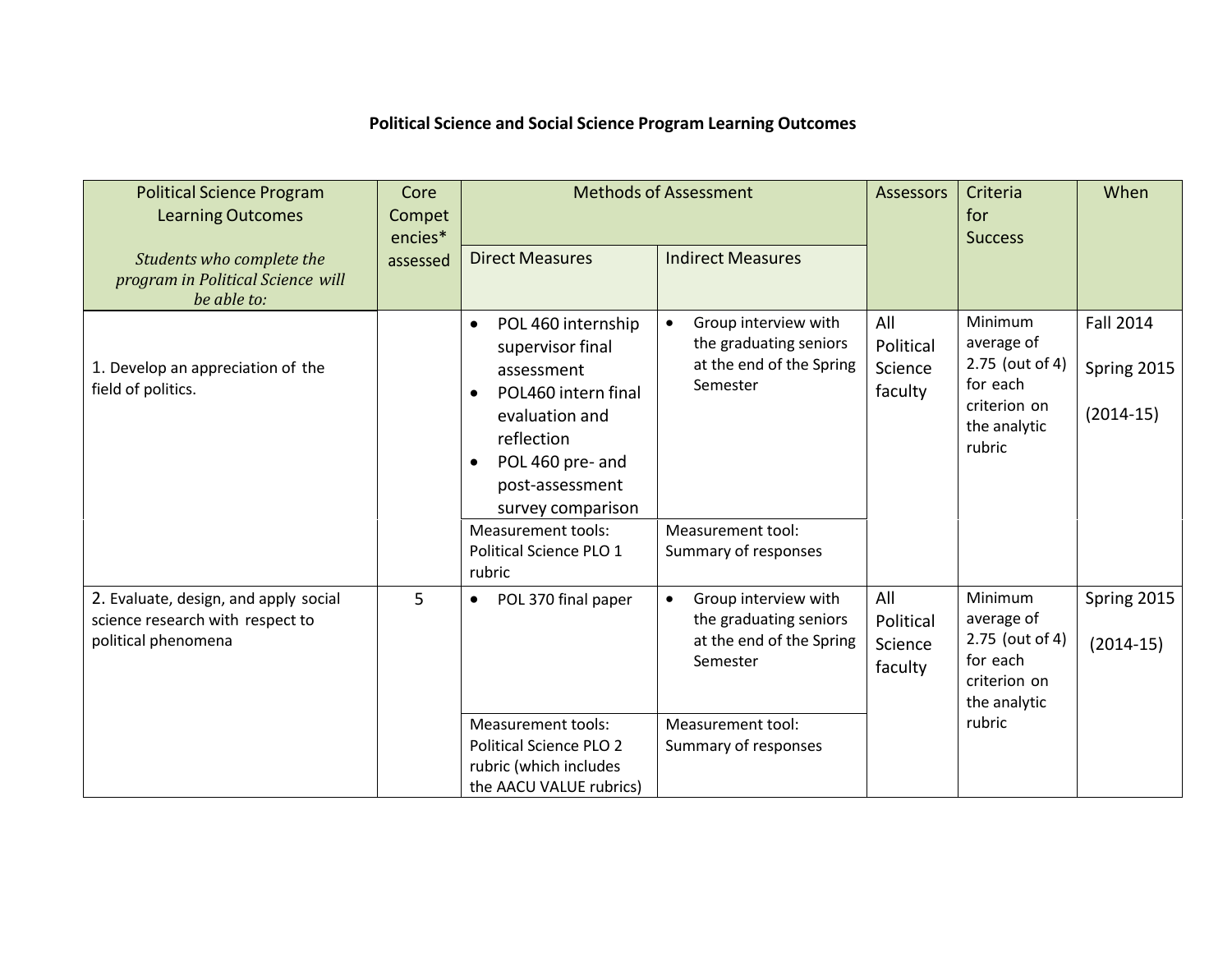| 3. Understand and critically<br>assess the processes, theories,<br>and outcomes of political<br>institutions and political<br>behavior | 4            | Essays from POL 341<br>$\bullet$                                                                                                                 | Group interview with<br>$\bullet$<br>the graduating seniors<br>at the end of the Spring<br>Semester                                                     | All<br>Political<br>Science<br>faculty | <b>Minimum</b><br>average of 2.75<br>(out of 4) for<br>each criterion<br>on the analytic<br>rubric | <b>Fall 2014</b><br>$(2014-15)$ |
|----------------------------------------------------------------------------------------------------------------------------------------|--------------|--------------------------------------------------------------------------------------------------------------------------------------------------|---------------------------------------------------------------------------------------------------------------------------------------------------------|----------------------------------------|----------------------------------------------------------------------------------------------------|---------------------------------|
|                                                                                                                                        |              | <b>Measurement tools:</b><br><b>Political Science PLO 3</b><br>rubric (which includes<br>the AACU VALUE rubrics)                                 | Measurement tool:<br>Summary of responses                                                                                                               |                                        |                                                                                                    |                                 |
| 4. Demonstrate social scientific<br>information literacy                                                                               | 3            | POL 370 final<br>$\bullet$<br>paper<br><b>Measurement tools:</b><br>Political Science PLO 4<br>rubric (which includes<br>the AACU VALUE rubrics) | Group interview with<br>$\bullet$<br>the graduating seniors<br>at the end of the<br><b>Spring Semester</b><br>Measurement tool:<br>Summary of responses | All<br>Political<br>Science<br>faculty | <b>Minimum</b><br>average of 2.75<br>(out of 4) for<br>each criterion<br>on the analytic<br>rubric | Spring<br>2016<br>$(2015-16)$   |
| 5. Develop and express ideas in<br>written communication in an<br>effective and scholarly manner                                       | $\mathbf{1}$ | POL 455 final paper<br>٠                                                                                                                         | Group interview with<br>$\bullet$<br>the graduating seniors<br>at the end of the Spring<br>Semester                                                     | All<br>Political<br>Science<br>faculty | <b>Minimum</b><br>average of 2.75<br>(out of 4) for<br>each criterion<br>on the analytic<br>rubric | Spring<br>2016<br>$(2015-16)$   |
|                                                                                                                                        |              | <b>Measurement tools:</b><br><b>Political Science PLO 5</b><br>rubric (which includes<br>the AACU VALUE rubrics)                                 | Measurement tool:<br>Summary of responses                                                                                                               |                                        |                                                                                                    |                                 |